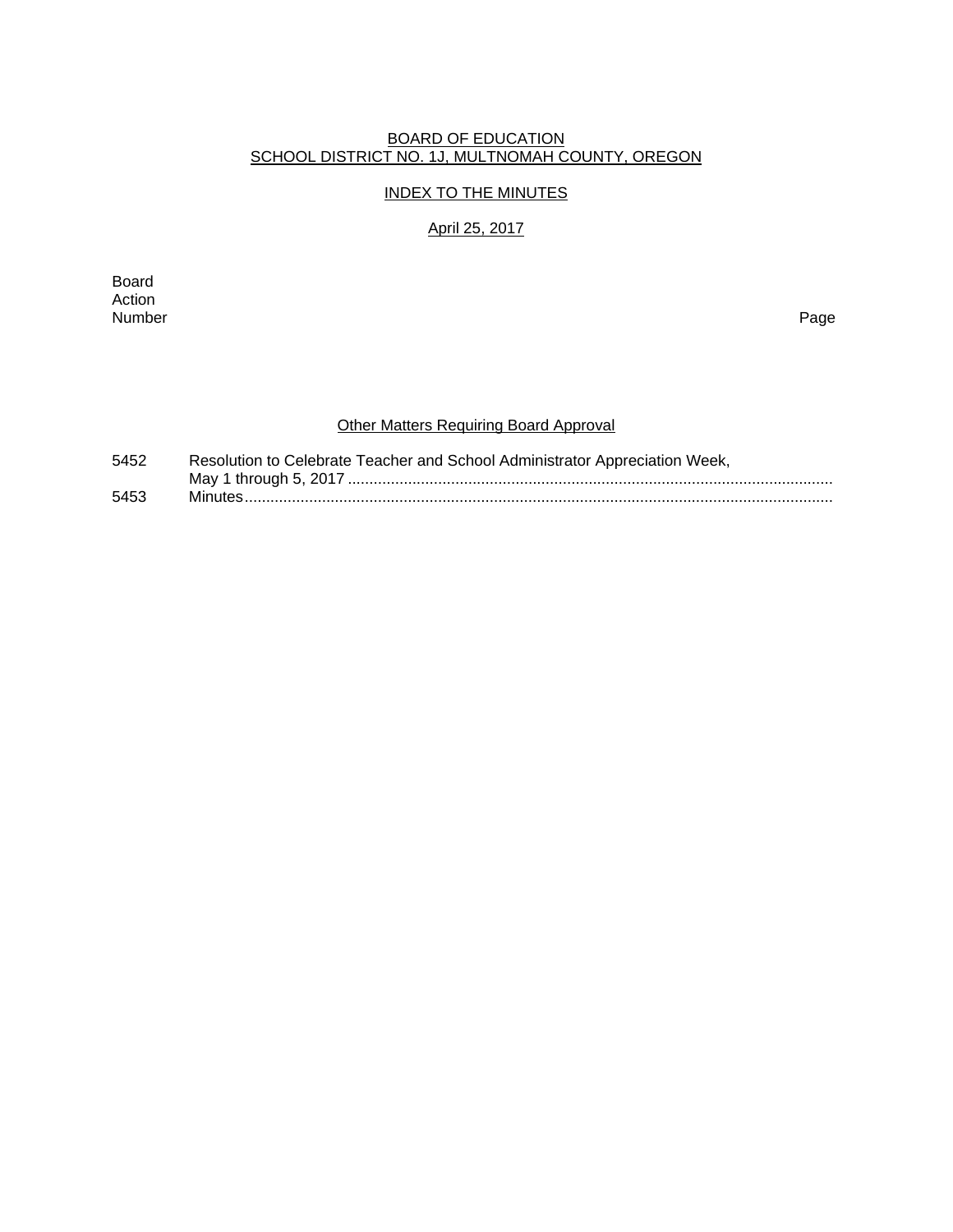April 25, 2017

## Other Matters Requiring Board Approval

The Interim Superintendent RECOMMENDED adoption of the following items:

### Numbers 5452 ad 5453

During the Committee of the Whole, Director Esparza Brown moved and Director Anthony seconded the motion to adopt Resolution 5452. The motion was put to a voice vote and passed unanimously (6-yes, 0 no) with Chair Koehler absent and Student Representative Bradley voting yes, unofficial.

Director Anthony moved and Director Esparza Brown seconded the motion to adopt Resolution 5453. The motion as put to a voice vote and passed unanimously (6-yes, 0-no), with Chair Koehler absent and Student Representative Bradley voting yes, unofficial.